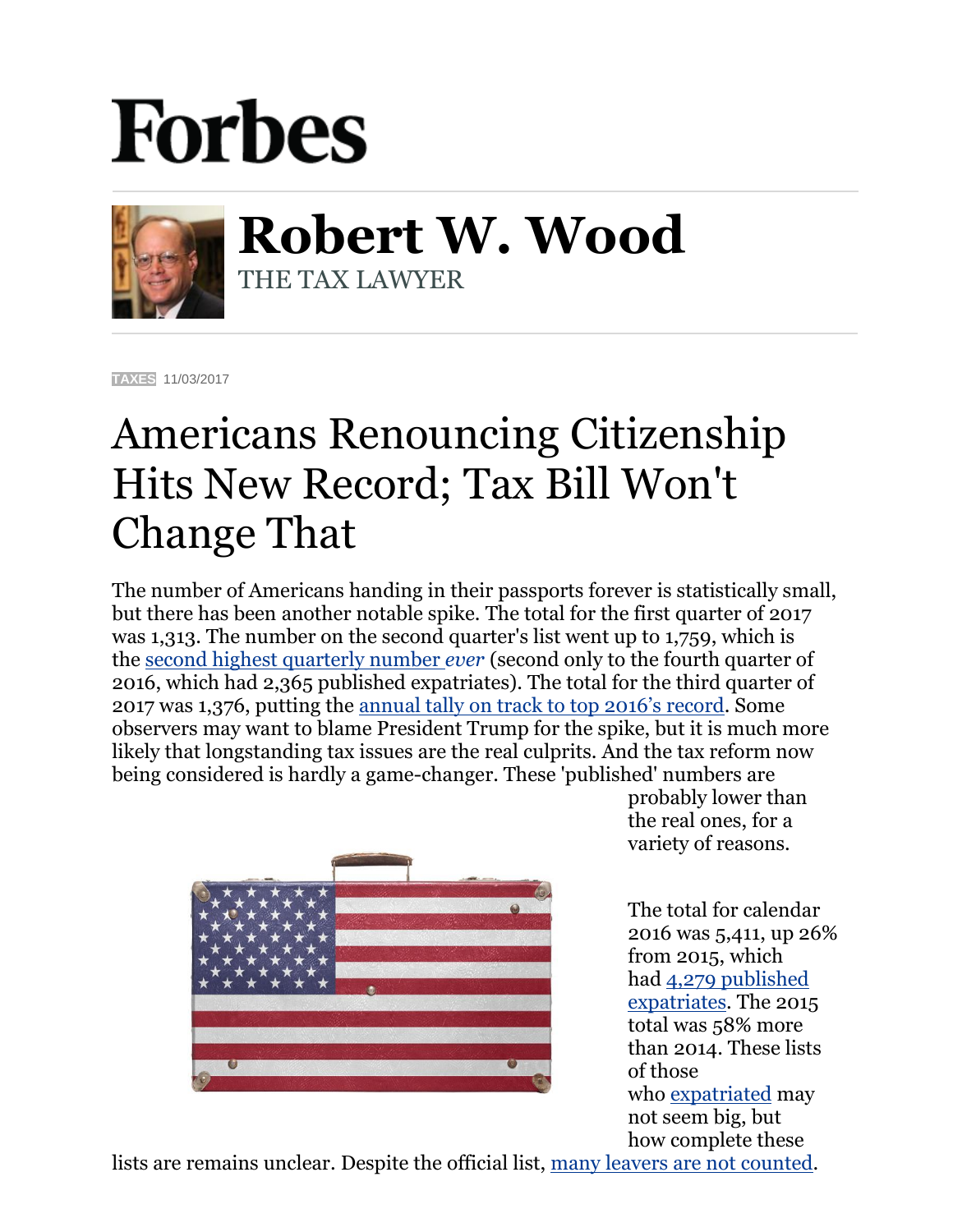Curiously, both the [IRS and FBI track Americans who renounce.](http://www.forbes.com/sites/robertwood/2015/09/21/irs-and-fbi-track-americans-who-renounce-citizenship-why-is-fbi-list-longer/#38baa14c2f84) The reasons for renouncing can be family, tax and legal complications, and some renouncers write why they gave up their [U.S. citizenship.](http://www.forbes.com/sites/robertwood/2016/02/18/dear-mrs-obama-why-i-gave-up-my-u-s-citizenship/#1b2abc0d4429)

One organization suggests [renouncing U.S. citizenship not because of Trump, but](https://americansoverseas.org/en/americans-are-giving-up-their-citizenship-at-record-rates-but-not-because-of-trump/)  [because of American taxes.](https://americansoverseas.org/en/americans-are-giving-up-their-citizenship-at-record-rates-but-not-because-of-trump/) The newest list in the Federal Register [names](https://www.federalregister.gov/documents/2017/11/02/2017-23885/quarterly-publication-of-individuals-who-have-chosen-to-expatriate-as-required-by-section-6039g)  [individuals](https://www.federalregister.gov/documents/2017/11/02/2017-23885/quarterly-publication-of-individuals-who-have-chosen-to-expatriate-as-required-by-section-6039g) who renounced U.S. citizenship, or who terminated long-term U.S. residency (green cards), during the third quarter of 2017. Expats have long clamored for tax relief, something the GOP tax bill does not appear to address. One law motivating some is [FATCA,](http://www.irs.gov/businesses/corporations/article/0,,id=236667,00.html) the Foreign Account Tax Compliance Act. FATCA has been [ramped up worldwide,](http://www.forbes.com/sites/robertwood/2013/09/24/fatcas-bleak-choices-for-accounts-income-disclosure/) and [requiring](http://www.irs.gov/Businesses/Corporations/FATCA-Information-for-Individuals) an annual [Form 8938](https://www.irs.gov/uac/form-8938-statement-of-foreign-financial-assets) filing if your foreign assets meet a threshold. It was enacted in 2010, and took years to implement. [FATCA](http://www.irs.gov/businesses/corporations/article/0,,id=236667,00.html) was painstakingly implemented worldwide by the U.S. Treasury Department, spanning the globe with an unparalleled network of reporting. America requires foreign banks and governments to hand over secret bank data about depositors. Non-U.S. banks and financial institutions around the world must reveal American account details or risk big penalties.

Some renounce because of global tax reporting and FATCA. Dual citizenship is not always possible, as this [infographic](http://www.movehub.com/blog/dual-citizenship-around-the-world-map) shows. America's global income tax compliance and disclosure laws can be a burden, especially for U.S. persons living abroad. Their American status can make them untouchable by many banks. Many foreign banks do not want American account holders. Americans living and working in foreign countries must generally report and pay tax where they live. But they must also continue to file taxes in the U.S., where reporting is based on their worldwide income. A foreign tax credit often does not eliminate double taxes. Moreover, enforcement fears are palpable for the annual foreign bank account reports called [FBARs.](http://www.irs.gov/Businesses/Small-Businesses-&-Self-Employed/Report-of-Foreign-Bank-and-Financial-Accounts-FBAR) They carry big civil and even potential criminal penalties. The civil penalties alone can consume the entire balance of an account.

Ironically, leaving America can be costly. America charges \$2,350 to hand in your passport, a fee that is more than [twenty times the average](http://isaacbrocksociety.ca/2014/08/22/comparison-of-fees-and-procedures-for-renouncing-citizenship-in-various-countries/comment-page-1/) of other highincome countries. The U.S. hiked the [fee to renounce by 422%,](http://www.forbes.com/sites/robertwood/2014/08/28/u-s-hikes-fee-to-renounce-citizenship-by-422/) as previously there was a \$450 fee to *renounce*, and no fee to *relinquish*. Now, there is a \$2,350 fee either way. The State Department said [raising the fee](https://www.federalregister.gov/articles/2014/08/28/2014-20516/schedule-of-fees-for-consular-services-department-of-state-and-overseas-embassies-and#p-amd-2) was about demand and paperwork, but the number of American expatriations kept increasing. Moreover, to exit, one generally must prove 5 years of IRS tax compliance. And getting into IRS compliance can be expensive and worrisome. For some, a *reason* to get into compliance is to renounce.

Even the exit can be expensive. If you have a net worth greater than \$2 million, or have average annual net income tax for the 5 previous vears of \$162,000 or more, you can pay an [exit tax.](http://www.irs.gov/Individuals/International-Taxpayers/Expatriation-Tax) It is a capital gain tax, calculated as if you sold your property when you left. A long-term resident giving up a Green Card can be required to pay the exit tax too. Sometimes, planning and valuations can reduce